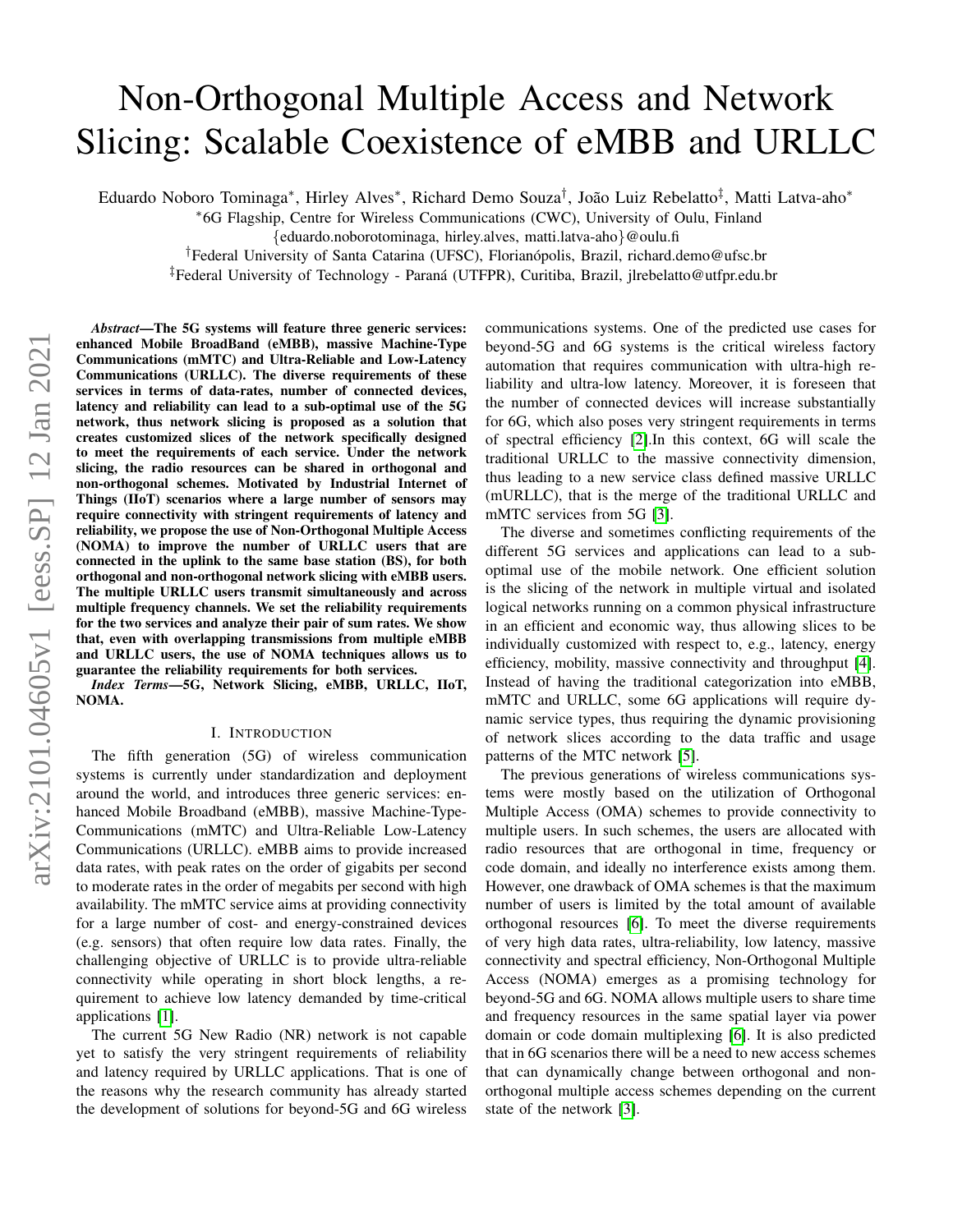A communication-theoretic framework for network slicing in 5G was presented in [\[7\]](#page-5-6), where the same radio resources are sliced among the heterogeneous 5G services under both orthogonal and non-orthogonal strategies. According to their definition of network slicing, under the orthogonal slicing for eMBB and URLLC, some frequency channels are allocated exclusively for the eMBB, while other frequency channels are allocated exclusively for the URLLC. On the other hand, under the non-orthogonal slicing, the same frequency channels can be shared by eMBB and URLLC services. In both schemes, the URLLC transmissions were allowed to span across multiple frequency channels as a way to explore diversity to achieve very stringent reliability requirements. However, they did not considered the use of NOMA for multiple URLLC users, such that the maximum number of URLLC users connected to the same Base-Station (BS) was limited by the number of minislots within the timeslot.

The coexistence of eMBB and URLLC services has also been studied in the other works. Joint scheduling of eMBB and URLLC traffic has been studied in, for example, [\[8\]](#page-5-7), [\[9\]](#page-5-8) and [\[10\]](#page-5-9). Abreu *et. al.* [\[11\]](#page-5-10) studied the multiplexing of eMBB and URLLC traffics in the uplink using an analytical framework. They considered the cases where different bands are allocated for each service, and also the case where both services share the same band. The slicing of resources for eMBB and URLLC has been also studied in [\[12\]](#page-5-11), where the authors proposed a risk-sensitive based formulation to allocate resources to URLLC users while minimizing the risk of eMBB (i.e. protecting the eMBB users with low data rate) and ensuring URLLC reliability. In [\[13\]](#page-5-12) the authors adopted a time/frequency resource blocks approach to address the sum rate maximization problem subject to latency and slicing isolation constraints while guaranteeing the reliability requirements with the use of adaptive modulation coding. In [\[14\]](#page-5-13) the authors analyze the coexistence of eMBB and URLLC in fog-radio architectures where the URLLC traffic is processed at the edge while eMBB traffic is handled at the cloud. In [\[15\]](#page-5-14) the authors also study the orthogonal and nonorthogonal slicing of radio resources for eMBB and URLLC using a max-matching diversity (MMD) algorithm to allocate the frequency channels for the eMBB users. However, none of the mentioned works studied the performance of the joint combination of NOMA, SIC decoding and frequency diversity for URLLC traffic.

Motivated by the mURLLC scenarios predicted for beyond-5G and 6G networks, and based on recent works that address the coexistence between eMBB and URLLC (and in special [\[7\]](#page-5-6)), our contribution is the development a framework that allows multiple URLLC users to share the same radio resources with eMBB users in a scalable manner, for both orthogonal and non-orthogonal slicing of radio resources in the uplink scenario. The main difference of our work in comparison with [\[7\]](#page-5-6) is that we consider the use of NOMA for multiple URLLC devices. To achieve this goal, we propose an innovative approach based on the joint use of NOMA, Successive Interference Cancellation (SIC) and frequency diversity as a solution to improve the number of URLLC devices that can be connected to the same BS. In other words, we allow more than one URLLC user to be active in the same time/frequency resource and, in order to recover the packets from the multiple URLLC users and from the eMBB users, the BS performs SIC decoding. To characterize the performance trade-offs between eMBB and URLLC, we evaluate the pair of achievable sum rates under pre-defined reliability requirements for orthogonal and non-orthogonal scenarios. We show that, even with overlapping transmissions from multiple URLLC users, the use of NOMA SIC and frequency diversity techniques allow us to guarantee the reliability requirements of eMBB and URLLC services in both slicing schemes.

This paper is organized as follows. In the next section we present the system model and the individual performance analysis of the eMBB and URLLC services. In Section [III](#page-3-0) we show how eMBB and URLLC users can share the same radio resources for both orthogonal and non-orthogonal slicing. In Section [IV](#page-4-0) we present the numerical results illustrating the performance trade-off between the services. Finally, the conclusions are presented in Section [V.](#page-5-15)

#### II. SYSTEM MODEL

We consider the uplink of a beyond-5G/6G network, where multiple eMBB and URLLC devices aim at transmitting independent packets to a common BS, as illustrated in Fig. [1.](#page-1-0) As in [\[7\]](#page-5-6), we also consider a time-frequency grid composed of F frequency channels indexed by  $f \in \{1, ..., F\}$  and S minislots indexed by  $s \in \{1, \ldots, S\}$ . The set of S minislots composes a timeslot.

The orthogonal and non-orthogonal slicing of the radio resources for eMBB and URLLC are based on [\[7\]](#page-5-6) and illustrated in Fig. [2,](#page-2-0) for  $F = 10$  frequency channels, from which  $F_U = 5$ frequency channels allocated for the URLLC traffic, and  $S = 6$ minislots. However, differently from [\[7\]](#page-5-6), we allow more than one URLLC user to transmit in the same minislot, as indicated by the darker blue tone in Fig. [2.](#page-2-0)

The transmission of an eMBB user occupies a single frequency channel f and extends over the entire timeslot. Moreover, for eMBB traffic, we model only the standard

<span id="page-1-0"></span>

Fig. 1: Uplink transmissions to a common base station (BS) from multiple eMBB and URLLC users.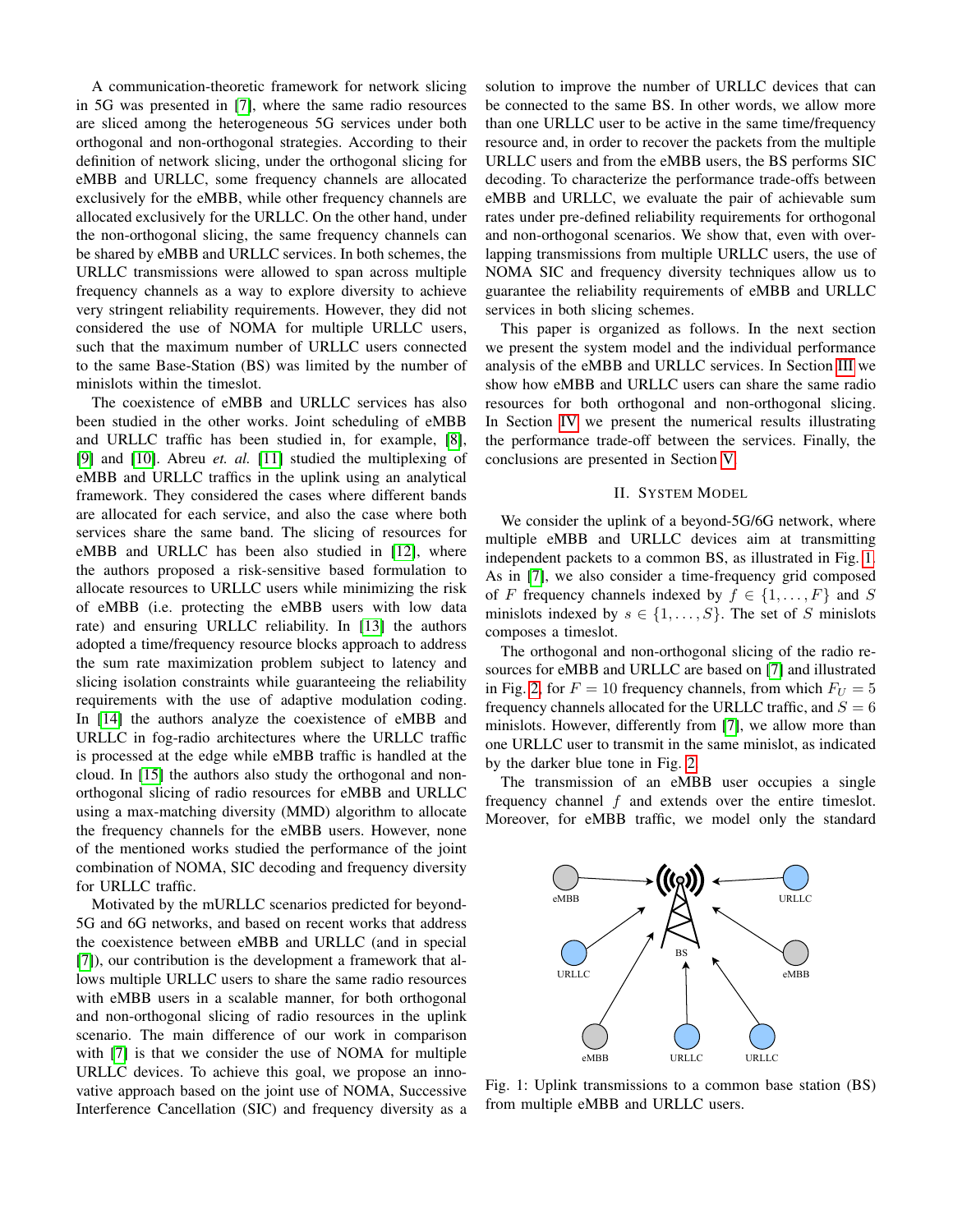<span id="page-2-0"></span>

Fig. 2: Illustration of the time-frequency grid used for the network slicing for the eMBB and URLLC services in the (a) orthogonal and (b) non-orthogonal scenarios. The darker blue tone indicates the overlap of URLLC transmissions.

scheduled transmission phase, hence assuming that radio access and competition among eMBB users have been solved prior to the considered time slot. A URLLC user, in turn, transmits within a single minislot across a subset of  $F_U \leq F$ frequency channels, as a mean to achieve frequency diversity and meet the reliability requirements [\[7\]](#page-5-6). Due to the low latency requirement, each URLLC packet must be decoded within the duration of a minislot, not being allowed to span over multiple minislots. We assume that a massive number of URLLC users may be connected to the same BS, but only a subset of them are active simultaneously. Each radio resource  $f$  is assumed to be within the time- and frequencycoherence interval of the wireless channel, so that the wireless channel coefficients are constant within each minislot. We also assume that the coefficients fade independently across the radio resources. The channel envelops as seen by the eMBB and the URLLC traffics, which we denote by  $H_{i,f}$ with  $i \in \{B, U\}$ , are independent and complex Gaussian distributed, i.e.,  $H_{i,f} \sim \mathcal{CN}(0,\Gamma_i)$ , thus the channel gains  $G_{i,f} = |H_{i,f}|^2$  are exponentially distributed with average  $\Gamma_i$ . Moreover, no Channel-State Information (CSI) is assumed at the URLLC devices, whereas the eMBB devices and BS are assumed to have perfect CSI as in [\[7\]](#page-5-6). The outage probabilities of the eMBB and URLLC devices are denoted as  $Pr(E_B)$ and  $Pr(E_U)$ , respectively, and must satisfy the reliability requirements  $Pr(E_B) \leq \epsilon_B$  and  $Pr(E_U) \leq \epsilon_U$ .

# *A. Signal Model*

We define the maximum number of URLLC devices transmitting simultaneously as  $n_U \in \{ \mathbb{N}^+ \}$ . The signal vector received at the BS in minislot  $s$  and frequency channel  $f$  is

$$
Y_{s,f} = H_{B,f} \mathbf{X}_{B,s,f} + \sum_{u=1}^{n_U} H_{U_u,f} \mathbf{X}_{U_u,s,f} + \mathbf{Z}_{s,f}, \quad (1)
$$

where  $X_{B,s,f}$  is the signal transmitted by an eMBB user scheduled in the frequency channel f,  $X_{U_n,s,f}$  is the signal transmitted by the active URLLC device of index  $u$  in frequency channel f, and  $\mathbf{Z}_{s,f}$  is the noise vector, whose entries are i.i.d. Gaussian with zero mean and unit variance.

Under orthogonal slicing some frequency channels are allocated exclusively for the eMBB traffic and some exclusively for the URLLC traffic, whereas with non-orthogonal slicing the frequency channels can be shared between the two services. Besides, in this work we evaluate the performance of a worst case scenario, where there is always an eMBB user transmitting in each frequency channel  $f$  and the  $n_U$  URLLC users active in all the minislots.

# *B. Performance Analysis of the eMBB User*

Following [\[7\]](#page-5-6), the objective is to transmit at the largest rate  $r_{B,f}$  that is compatible with the outage probability requirement  $\epsilon_B$  under a long-term average power constraint<sup>[1](#page-2-1)</sup>. This can be formulated as the optimization problem [\[7\]](#page-5-6)

maximize 
$$
r_{B,f}
$$
  
subject to  $Pr[log_2(1 + G_{B,f}P_B(G_{B,f})) \le r_{B,f}] \le \epsilon_B$  (2)  
and  $\mathbb{E}[P_B(G_{B,f})] = 1$ ,

where  $P_B(G_{B,f})$  is the instantaneous transmit power. The optimal solution to this problem is given by the power inversion scheme. The eMBB device chooses a transmission power that is inversely proportional to the channel gain  $G_{B,f}$  if the latter is above a given threshold  $G_{B,f}^{\min}$ , while it refrains from transmitting otherwise [\[7\]](#page-5-6).

In the absence of interference from other services, the only source of outage for an eMBB transmission is the event that an eMBB device does not transmit because of insufficient SNR. The probability that  $G_{B,f}$  is below  $G_{B,f}^{\min}$  is [\[7\]](#page-5-6)

$$
\Pr(E_B) = \Pr[G_{B,f} < G_{B,f}^{\min}] = 1 - \exp\left(-\frac{G_{B,f}^{\min}}{\Gamma_B}\right). \tag{3}
$$

Imposing the reliability requirement  $Pr(E_B) = \epsilon_B$ , the threshold SNR becomes

<span id="page-2-2"></span>
$$
G_{B,f}^{\min} = \Gamma_B \ln \left( \frac{1}{1 - \epsilon_B} \right). \tag{4}
$$

Based on the power inversion scheme, the instantaneous power  $P_B(G_{B,f})$  chosen as a function of the channel gain  $G_{B,f}$  is

$$
P_B(G_{B,f}) = \begin{cases} \frac{G_{B,f}^{\text{tar}}}{G_{B,f}} & \text{if } G_{B,f} \ge G_{B,f}^{\text{min}}\\ 0 & \text{if } G_{B,f} < G_{B,f}^{\text{min}}, \end{cases}
$$
(5)

<span id="page-2-1"></span><sup>1</sup>Notice that full CSI of eMBB user is assumed as in [\[7\]](#page-5-6). Since eMBB transmissions are scheduled, devices have sufficient time to undergo through CSI acquisition procedures [\[7\]](#page-5-6), [\[10\]](#page-5-9).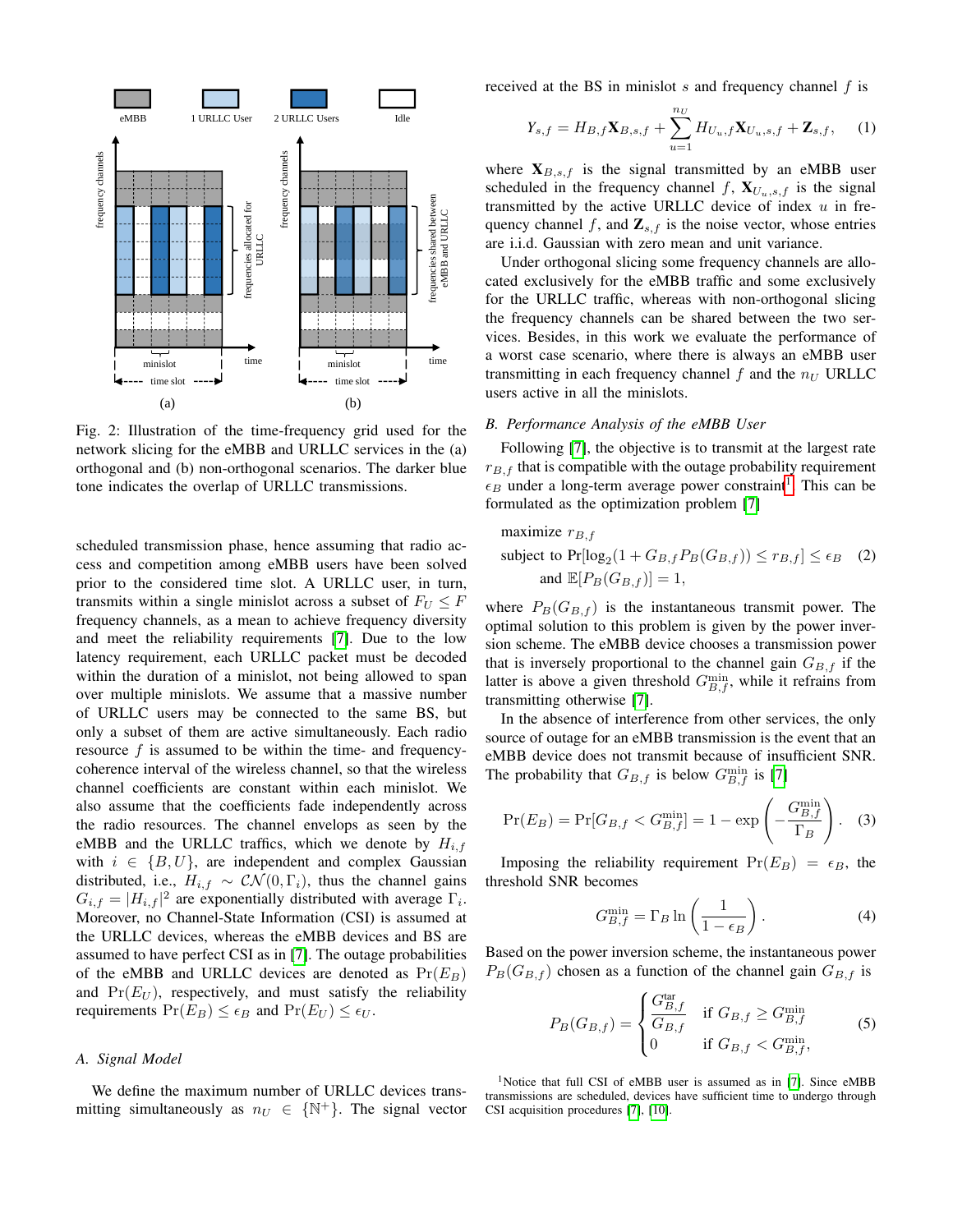where  $G_{B,f}^{\text{tar}}$  is the target SNR, which is obtained by imposing the average power constraint as [\[7\]](#page-5-6):

$$
\mathbb{E}[P_B(G_{B,f})] = \frac{G_{B,f}^{\text{tar}}}{\Gamma_B} \Gamma\left(0, \frac{G_{B,f}^{\min}}{\Gamma_B}\right) = 1.
$$

This implies that the target SNR is

<span id="page-3-4"></span>
$$
G_{B,f}^{\text{tar}} = \frac{\Gamma_B}{\Gamma\left(0, \frac{G_{B,f}^{\min}}{\Gamma_B}\right)},\tag{6}
$$

where  $\Gamma(a, z) = \int_z^{\infty} t^{a-1} e^{-t} dt$  is the upper incomplete gamma function. Finally, the outage rate achieved by the eMBB device is [\[7\]](#page-5-6)

<span id="page-3-2"></span>
$$
r_B^{\text{orth}} = \log_2(1 + G_{B,f}^{\text{tar}}). \tag{7}
$$

#### <span id="page-3-3"></span>*C. Performance Analysis of the URLLC User*

The URLLC user transmits data across  $F_U$  frequency channels in a minislot. Due to the NOMA behavior of URLLC devices, there is always interference when  $n_U > 1$ . Since the URLLC devices are assumed to have no CSI and for mathematical tractability and simplicity, herein, we consider that all of them transmit with the same data rate  $r_U$ .

As mentioned previously, in this work we adopt a worst case assumption that there are always  $n_U \in \{ \mathbb{N}^+ \}$  URLLC devices transmitting in all minislots. The BS performs  $\text{SIC}^2$  $\text{SIC}^2$  decoding to recover the multiple packets that arrive at the same minislot. Let  $u$  denote the index of an active URLLC device with channel gain  $G_{U_{u},f}$  for the allocated frequency channel f. Let us denote a SIC decoding ordering  $\{1, \cdots, n_N\}$ . The Signal-to-Interference-plus-Noise Ratio (SINR) in the frequency channel  $f$  when decoding the  $u$ -th active URLLC device reads

$$
\sigma_{u,f} = \frac{G_{U_u,f}}{1 + \sum\limits_{j>u}^{n_U} G_{U_j,f}}.\tag{8}
$$

The active URLLC device is decoded successfully if

$$
\frac{1}{F_U} \sum_{f=1}^{F_U} \log_2(1 + \sigma_{u,f}) \ge r_U.
$$
 (9)

During the SIC decoding procedure, the BS first attempts to decode the strongest user among all the active URLLC users in a minislot. If this user is correctly decoded, its interference is subtracted from the received signal, then the BS attempts to decode the next user in the order of strongest users, and so on. The SIC decoding procedure ends when the decoding of one active URLLC user fails or after all the active URLLC users have been correctly decoded. We assume that all SIC decoding steps can be realized within the time duration of a minislot.

For simulation purposes, and in order to emulate the behaviour of the BS while performing the detection and SIC decoding of the URLLC users, we define the SIC decoding

ordering according to their sum of mutual information across the  $F_U$  frequency channels, which is defined by

$$
I_u^{\text{sum}} = \sum_{f=1}^{F_U} \log_2(1 + \sigma_{u,f}). \tag{10}
$$

Given the reliability condition  $Pr(E_U) \leq \epsilon_U$ , the objective is to obtain the maximum rate  $r_U$  that is a function of the number of frequency channels allocated for URLLC traffic. The URLLC sum rate, that is, the sum of the data rates of the  $n_U$  active URLLC devices transmitting in a minislot, is given by

$$
r_U^{\text{sum}} = n_U r_U. \tag{11}
$$

Increasing  $F_U$  enhances the frequency diversity and, hence, makes it possible to satisfy the reliability target  $\epsilon_U$  at a larger rate  $r_U$  [\[7\]](#page-5-6). Besides, during the computation of  $r_U$ , the error probabilities for all URLLC users are computed individually.

## III. SLICING FOR EMBB AND URLLC

<span id="page-3-0"></span>In this section, we consider the coexistence of eMBB and NOMA URLLC devices for both orthogonal and nonorthogonal slicing.

#### *A. Orthogonal Slicing between eMBB and URLLC*

Under the orthogonal slicing scenario,  $F_U$  out of F frequency channels for all minislots are allocated for URLLC traffic, while the remaining  $F_B = F - F_U$  channels are each allocated to one eMBB user. The performance of the system is specified in terms of the pair  $(r_B^{\text{sum}}, r_U^{\text{sum}})$  of eMBB sum-rate  $r_B^{\text{sum}}$  and URLLC sum-rate  $r_U^{\text{sum}}$ .

The eMBB sum-rate is obtained by [\[7\]](#page-5-6)

$$
r_B^{\text{sum}} = (F - F_U)r_B^{\text{orth}},\tag{12}
$$

where  $r_B^{\text{orth}}$  is given by [\(7\)](#page-3-2). Given a number  $F_U$  of frequency channels allocated for URLLC, we compute the maximum URLLC rate  $r_U$  that guarantees the reliability constraint  $Pr(E_U) \leq \epsilon_U$  for all  $n_U$  URLLC devices transmitting simultaneously, as detailed in Section [II-C.](#page-3-3)

#### *B. Non-Orthogonal Slicing between eMBB and URLLC*

In the non-orthogonal slicing scenario, all  $F$  frequency channels are used for both eMBB and URLLC services. Hence,  $F_U = F_B = F$ . Due to the latency constraints, the decoding of a URLLC transmission cannot wait for the decoding of eMBB traffic. The eMBB requirements are less demanding in terms of latency, and hence eMBB decoding can wait for the URLLC transmissions to be decoded first. This enables a SIC mechanism whereby URLLC packets are successive decoded and then canceled from the received signal prior to the decoding of the eMBB signal [\[7\]](#page-5-6). As a consequence, during the decoding attempts of the URLLC packets, the interference of the eMBB traffic is always present.

In the orthogonal case, as shown in [\(6\)](#page-3-4), the variable  $G_{B,f}^{\text{tar}}$  is uniquely determined by the error probability target  $\epsilon_B$  and the threshold SNR  $G_{B,f}^{\min}$  defined in [\(4\)](#page-2-2). For the non-orthogonal slicing, it may be beneficial to choose a smaller target SNR

<span id="page-3-1"></span><sup>&</sup>lt;sup>2</sup>Note that, as presented in [\[7\]](#page-5-6), SIC outperforms other techniques of multiuser detection, such as puncturing.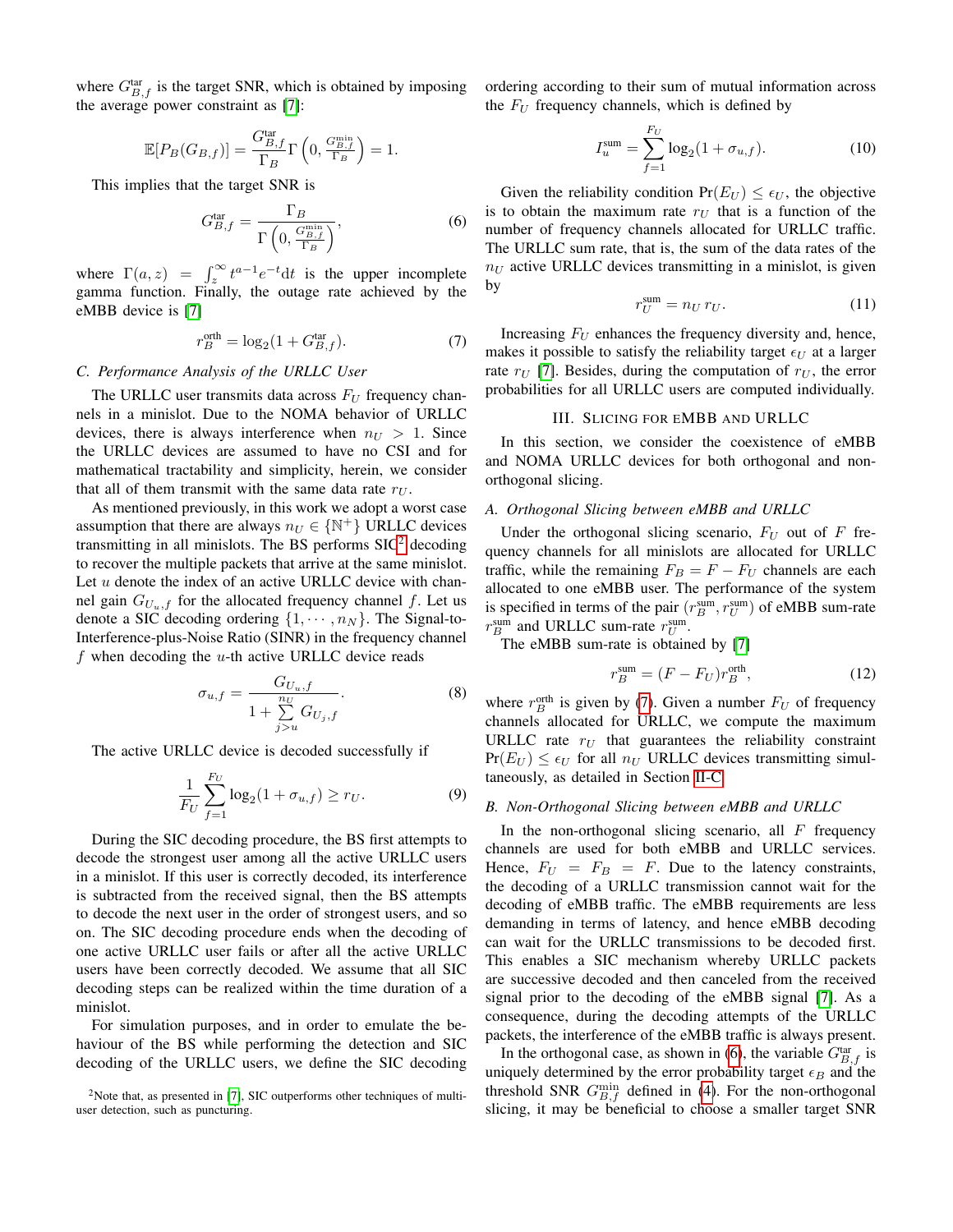than the one given if [\(6\)](#page-3-4), so as to reduce the interference caused to URLLC transmissions. This yields the inequality [\[7\]](#page-5-6)

<span id="page-4-1"></span>
$$
G_{B,f}^{\text{tar}} \le \frac{\Gamma_B}{\Gamma\left(0, \frac{G_{B,f}^{\min}}{\Gamma_B}\right)}.\tag{13}
$$

The maximum allowed SNR for the eMBB devices, which we denote by  $G_{B,\text{max}}^{\text{tar}}$ , is set by the inequality in [\(13\)](#page-4-1). Consequently, the maximum allowed eMBB data rate is given by  $r_B^{\text{max}} = \log_2(1 + G_{B,\text{max}}^{\text{tar}})$ .

The objective of the analysis is to determine the rate pair  $(r_B^{\text{sum}}, r_U^{\text{sum}})$  for which the reliability requirements of the two services are satisfied. To this end, first we fix an eMBB data rate  $r_B \in [0, r_B^{\text{max}}]$  and then we compute the maximum achievable rate  $r_U$ . During this computation, for a given value of  $r_U$ , we search for the minimum value of the SNR  $G_B^{\text{tar}} \in [G_B^{\min}, G_{B,\text{max}}^{\text{tar}}]$  that can be used for all eMBB devices. The error probabilities for all eMBB and URLLC users are computed individually.

Let us again define a SIC decoding ordering  $\{1, \dots, n_U\}$ . The SINR in the frequency channel  $f$  while decoding the  $u$ -th active URLLC device is given by

<span id="page-4-2"></span>
$$
\sigma_{u,f} = \frac{G_{U_u,f}}{1 + G_{B,f}^{\text{tar}} + \sum_{j>u}^{n_U} G_{U_j,f}}.
$$
(14)

The URLLC device with index  $u$  is correctly decoded if

$$
\frac{1}{F_U} \sum_{f=1}^{F_U} \log_2(1 + \sigma_{u,f}) \ge r_U,
$$
\n(15)

where  $\sigma_{u,f}$  is given by [\(14\)](#page-4-2).

The SIC decoding performed in the non-orthogonal slicing is similar to the procedure performed in the orthogonal scenario and described in Section [II-C.](#page-3-3) The only difference is that in the non-orthogonal slicing there is always interference from the eMBB users in all  $F_U$  frequency channels during the SIC decoding of the URLLC users. Moreover, in given a minislot, the BS tries to decode the packets from the eMBB users only after all the URLLC users have been correctly decoded. If an error occurs during the SIC decoding of the URLLC users, the packets from the eMBB users are lost.

## IV. NUMERICAL RESULTS

<span id="page-4-0"></span>In this section we present Monte Carlo simulation results for the orthogonal and non-orthogonal slicing of radio resources between eMBB and URLLC. For the sake of tractability, we consider the cases where the maximum number of URLLC devices transmitting simultaneously in the same minislot is  $n_U \in \{1, 2, 3, 4\}$ , where  $n_U = 1$  is the scenario from [\[7\]](#page-5-6). Besides, we consider a time-frequency grid with  $F = 10$ frequency channels and reliability requirements  $\epsilon_U = 10^{-5}$ and  $\epsilon_B = 10^{-3}$  [\[7\]](#page-5-6). Besides, we assume that the URLLC and eMBB devices are located in a similar environment, e.g. within a sector of a factory floor, aggregated by their proximity to the BS. This renders the same average received SNR to all the devices belonging to the same service class.

<span id="page-4-3"></span>

Fig. 3: eMBB sum rate  $r_B^{\text{sum}}$  versus URLLC sum rate  $r_U^{\text{sum}}$ for the the orthogonal and non-orthogonal slicing when  $\Gamma_U =$ 20 dB,  $\Gamma_B = 10$  dB,  $F = 10$ ,  $\epsilon_U = 10^{-5}$  and  $\epsilon_B = 10^{-3}$ .

<span id="page-4-4"></span>

Fig. 4: eMBB sum rate  $r_B^{\text{sum}}$  versus URLLC sum rate  $r_U^{\text{sum}}$ for the the orthogonal and non-orthogonal slicing when  $\Gamma_U =$ 10 dB,  $\Gamma_B = 20$  dB,  $F = 10$ ,  $\epsilon_U = 10^{-5}$  and  $\epsilon_B = 10^{-3}$ .

We plot the pair of sum rates for the orthogonal and nonorthogonal slicing scenarios considering average channel gains of  $\Gamma_U = 20$  dB and  $\Gamma_B = 10$  dB in Fig. [3](#page-4-3) and  $\Gamma_U = 10$  dB and  $\Gamma_B = 20$  dB in Fig. [4.](#page-4-4) For  $\Gamma_U > \Gamma_B$ , the highest values of  $r_U^{\text{sum}}$  are achieved when only one URLLC user is active in the minislot, that is,  $n_U = 1$ , as showed by the black curves in Fig. [3.](#page-4-3) As we increase  $r_B^{\text{sum}}$ , the non-orthogonal slicing allows us to achieve pairs of sum rates that are not possible to achieve using the orthogonal slicing, as illustrated by the dashed curves in Fig. [3.](#page-4-3) For both orthogonal and nonorthogonal slicing and  $\Gamma_U > \Gamma_B$ , the  $r_U^{\text{sum}}$  decreases as we increase  $n_U$ , but interestingly, in the setups with  $n_U > 1$ , the values of  $r_U^{\text{sum}}$  do not vary much in the orthogonal slicing even for high increases of  $r_B^{\text{sum}}$ , while the non-orthogonal slicing